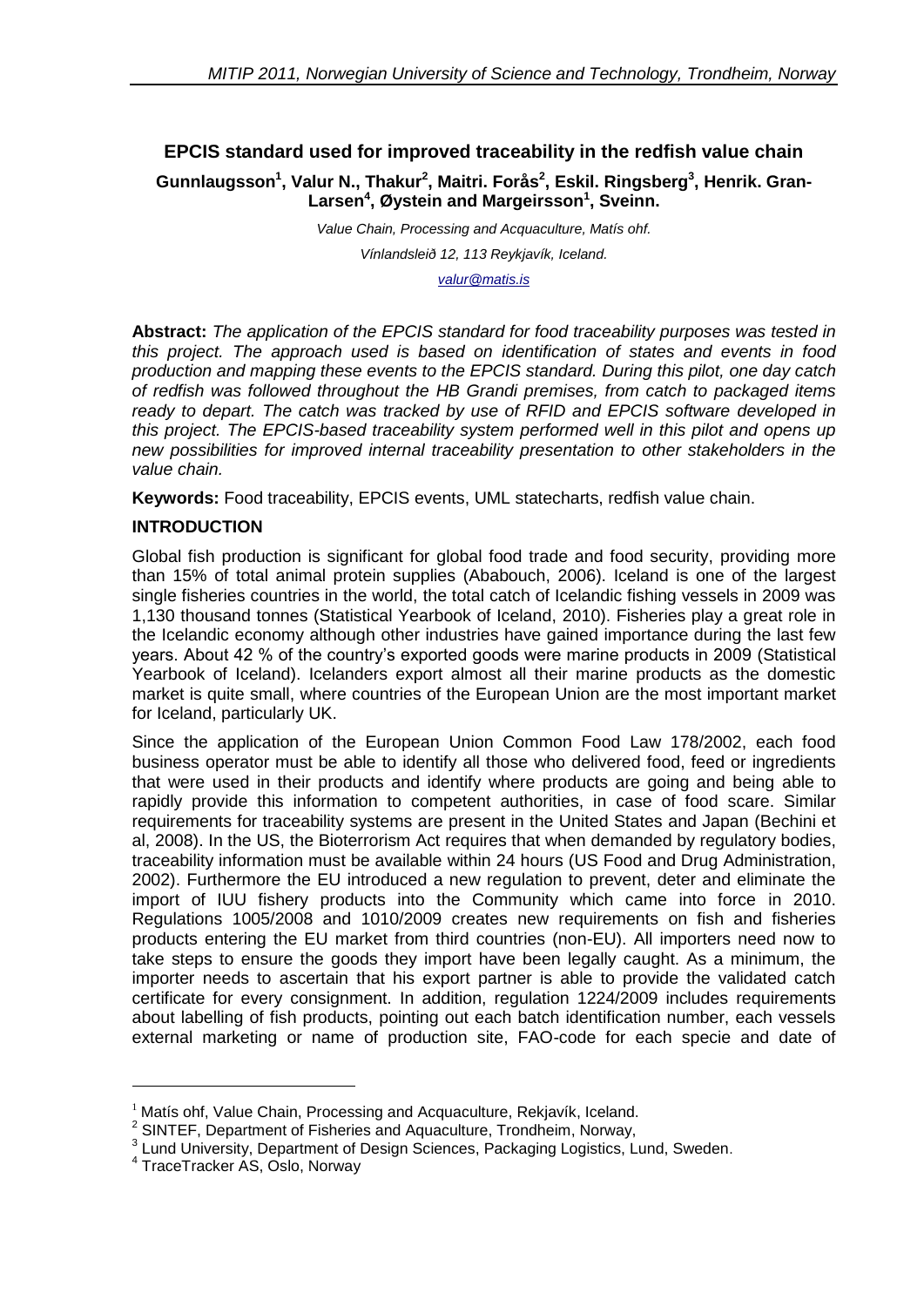catchment or production, as the minimum mandatory information to accomplish traceability of fish products.

Electronic traceability systems based on automatic data capture and software applications are the most effective solution for providing relevant food safety information to the food industry and consumers in a fast and effective way (Sørensen et al, 2010) Electronic data capture can be optical or radio-wave systems, for example, barcodes and RFID (Radio Frequency Identification) technology. The interest in these systems for traceability has been increasing recently. RFID tags essentially contain EPC (Electronic Product Code) generation 2 (EPCglobal, 2010). Most of the research in this field presents traceability solutions where only the product packaging is used as traceable resource units (TRU-units) and tracked through the supply chains but fail to address the internal traceability issues linked to the production events within a food facility. Regattieri et al. (2007) presented the application of an RFID system integrated with alphanumeric code to trace Parmigiano Reggiano cheese through the complete supply chain. Shanahan et al. (2009) proposed the use of RFID for the identification of individual cattle and biometric identifiers for verification of cattle identity. They also proposed a data structure for RFID tags and a middleware to convert animal identification data to the EPC data structure.

The rapidly increasing application of RFID and other types of EPCs give opportunities to increase the efficiency and accuracy to monitor and control the flow of goods and materials within and between actors in the value chain, where availability of real-time information is regarded as the main benefit (Bottani & Rizzi, 2008). EPC provides a method for unique identification of all items in a supply chain and makes it possible to register internal and external events electronically that are related to the movement of tagged items.

The standard for using RFID is based on EPCglobal standard. A technical concept that has been established and evaluated, but little tested for chain traceability in the food industry, is the Electronic Product Code Information Services (EPCIS) standard which originates from EPCGlobal. EPCIS is an EPCglobal standard designed to enable EPC-related data sharing within and across enterprises (EPCIS Standard, 2007). Automated traceability systems have existed in Nordic countries for several years (Storøy & Olsen, 2007) but EPCIS enables electronic data capture and information exchange, thus making EPCIS an applicable standard.

There are two kinds of EPCIS data, event data and master data. Event data is created in the process of carrying out business processes, and is captured through the EPCIS Capture Interface and made available for query through the EPCIS Query Interfaces. Master data is additional data that provides the necessary context for interpreting the event data. It is available for query through the EPCIS Query Control Interface. The EPCIS events cover normal logistic and stock control processes by the use of the Event classes: ObjectEvent, AggregationEvent, QuantityEvent and TransactionEvent. The basic chain traceability requirements with respect to managing and recording transactions between different business actors are directly covered by EPCIS Events. EPCIS has promising properties related to food supply chain traceability (Sørensen et al. 2010). Myhre et al. (2009) provided a conceptual solution on how EPCIS can be used to achieve both upstream and downstream traceability. The use of EPCIS and RFID is limited to tracking the product packages between stakeholders but the additional food product transformations (or transitions) that include process and quality parameters are not covered under the basic EPCIS specification (EPCIS standard, 2007).

The aim of the eTrace project was to specify, develop and evaluate an electronic traceability system where different information sources related to food safety and suitable enterprise management systems were integrated. The purpose of this system is to provide efficient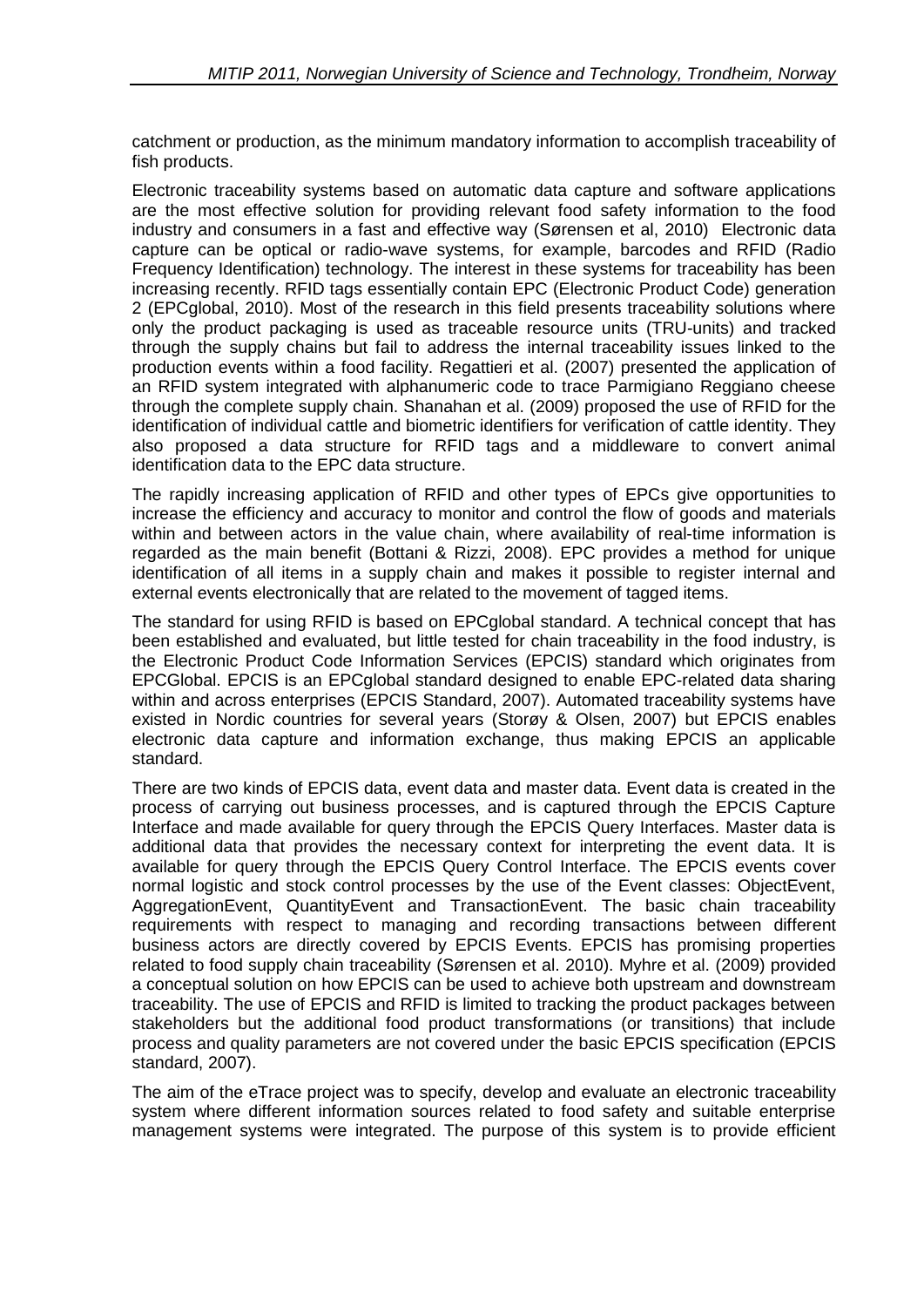traceability operations so that precise and reliable recalls can be performed in case of food scares.

#### **METHODOLOGY**

The application of the EPCIS standard for food traceability purposes was tested in this project. The approach used is based on identification of states and events in food production and mapping these events to the EPCIS standard. The generic events that take place in food production and processing are shown in Figure 1.



Figure 1: Generic events in food production and processing.

In the eTrace project, 13 states and 26 generic transitions that may be used to provide traceability information based on data collection at specific points in the production process are identified. The states are divided into logistics and stock management processes, use of production equipment and the important transformation processes. The transformation processes may include irreversible treatments like heating, boiling, smoking, cooling and mixing. These transformation processes are changing the state of the products involved and are important to document from a food safety point of view, to ensure quality of the product. Transformations have been identified as the factor which will affect the potential precision of a traceability system (Bollen et al, 2007). For details of this model, see Thakur et al (2011). Different information sources related to food safety and suitable enterprise management systems were also integrated to improve product safety and information sharing. This methodology was applied in a pilot, preformed in HB Grandi ground fish processing plant in Reykjavik.

A newly introduced methodology for modeling traceability information using the EPCIS framework and UML (Unified Modeling Language) statecharts was applied. This method follows the approach of defining states and transitions in food production Thakur et al, 2011. The project also analysed whether EPC Gen 2 RFID hardware could be utilized in harsh production environments. The redfish process at HB Grandi was mapped using a method designed to analyse material and information flow in food chains (process mapping) and to identify the critical points with regard to traceability and food safety. A walk-through of the factory was followed by number of meetings with key actors in the chain to prepare for the pilot.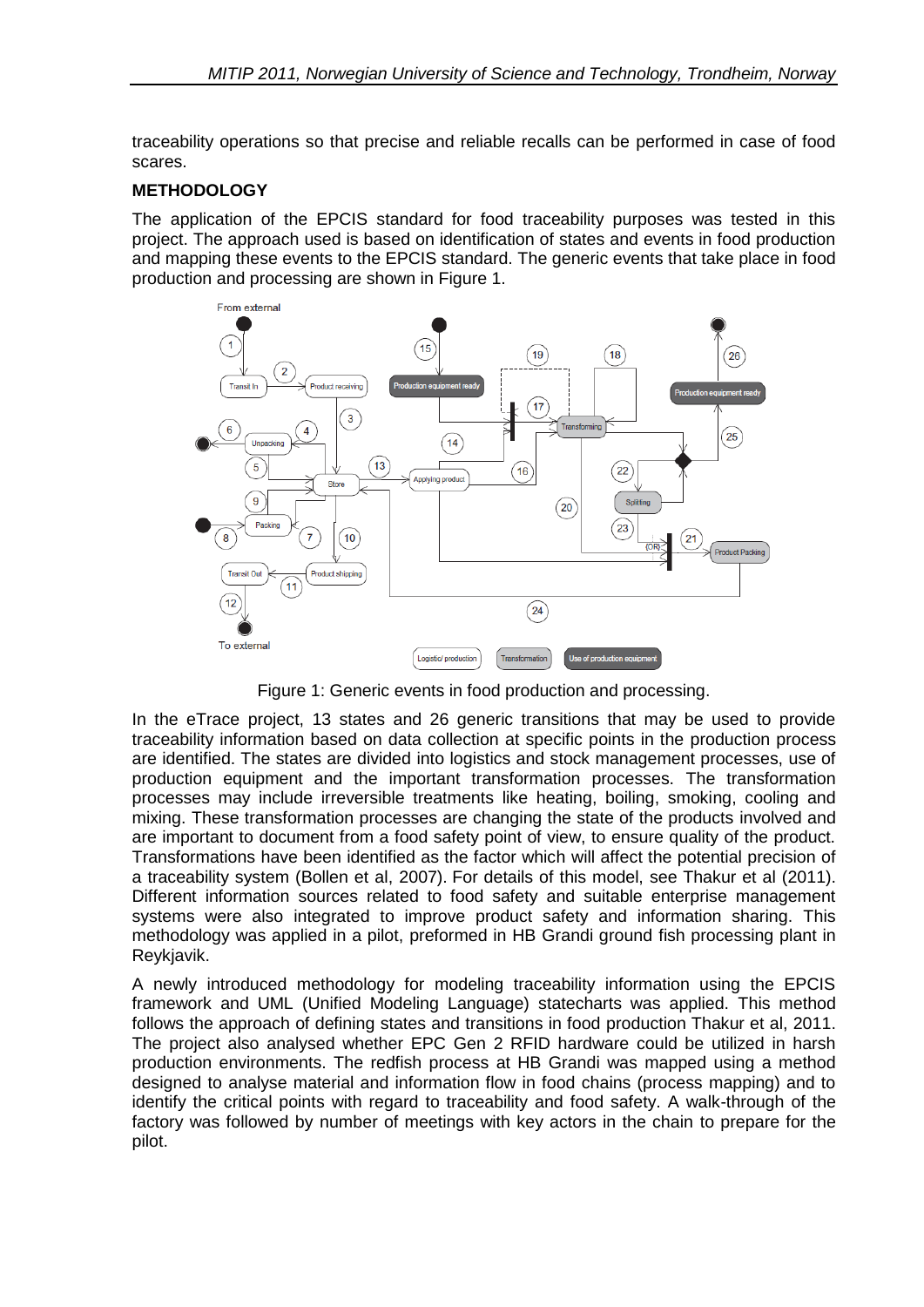# **PILOT DESCRIPTION**

During the pilot, one day catch of deep sea redfish (*Sebastes mentella*) from one of the HB Grandi trawlers was followed throughout the company, from catch to packaged items ready to depart from the premises. The catch was tracked by use of RFID and EPCIS software as described in next sections.

Deep sea redfish is found west, south and east of Iceland. In the wetfish trawlers, the catch is sorted, iced in 460 litre tubs and chilled to preserve the quality of the fish. Currently, the tubs are labelled with the fishing date. The fish is then processed in HB Grandi facilities in Reykjavik where it is size sorted, headed and filleted. The fillets are then trimmed and sizegraded according to the requirements of the customer. The fillets are stored in slurry ice until they are either IQF (Individually Quick Frozen) or packed fresh in EPS boxes and airlifted the same day to the European market by cargo planes. Currently, traceability systems at HB Grandi have coarser granularity than wanted, resulting among other things, in complex catch certificates. The objective of this study was to help the company towards finer granularity and suggest improved integration between systems using the EPCIS standard.



Figure 2: Diagram of the redfish value chain at HB Grandi, where the pilot was performed.

A generic model is presented in Figure 4 for the process of redfish, where all states and transitions for this process and corresponding food safety information were identified. This includes the product process and quality information. In this pilot, the EPCIS standard was includes the product, process and quality information. In this pilot, the EPCIS standard was tested in an internal traceability system. Internal traceability is defined by Moe (1998) as the ability to trace the product and process information within a company, while chain traceability is defined as the ability to trace the product and process information through all of the links in a supply chain. The product ID, process and quality data is recorded corresponding to each state and can be linked to the consequent transition and thus carried to the next state (Thakur et al, 2011).

The pilot follows in the footsteps of similar test pilot preformed in Sweden in May 2010, where cod was tracked from the fishing boat to the processing plant, wholesaler and retailer, using EPCIS software. The main goal of the pilot to was to determine whether EPC Gen 2 RFID hardware and EPCIS-compliant software could be utilized to track fish.

#### **PILOT IMPLEMENTATION**

After mapping the flow of material and information in the redfish process at HB Grandi, and a walk-through of the factory and discussions with key actors, it was concluded that: the company wants to improve the production efficiency by automatic counting and to have better overview of inventory status in real time. Also to improve automatic documentation, in relation to improved information sharing with customers, i.e. have single point access for customers to access traceability and other information such as food safety and quality. Table 1 lists the existing problems at HB Grandi and the projects suggestions for improvement.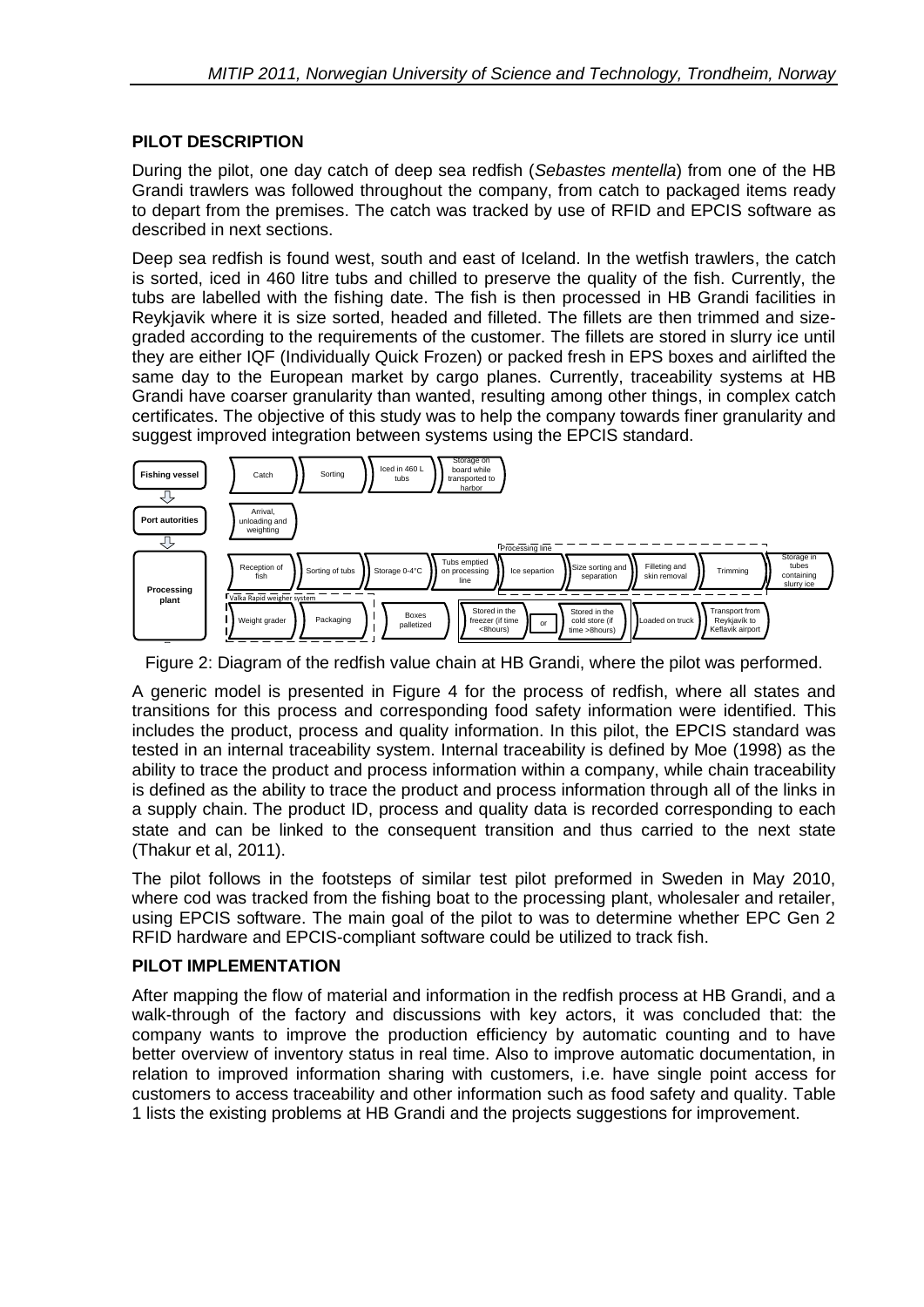| <b>Existing problem</b>          | How to improve:                                                |  |  |
|----------------------------------|----------------------------------------------------------------|--|--|
| Coarser granularity than wanted, | 1. Tubs need their own identifiers                             |  |  |
| resulted in<br>complex           | catch   2a. Each new boat starts with empty production tubs    |  |  |
| certificates                     | 2b. Keep track of mixed production tubs                        |  |  |
|                                  | 3. Documentation of mixed fillet EPS boxes                     |  |  |
| A lot of manual counting         | (5   1. Serialized numbers on labels on production boxes       |  |  |
| times)                           | 2. Read labels when boxes are added or removed from pallets    |  |  |
|                                  | 3. Pallet number should be connected to serial numbers         |  |  |
| No easy access for traceability  | 1. All different internal systems have to share information to |  |  |
| information                      | traceability system by using the EPCIS standard                |  |  |

Table 1: Existing problems and suggested improvements.

The granularity is in many ways quite complicated in a processing plant like HB Grandi. Especially, the traceability of by-products that accumulate from processing of fish from number of boats over a period of time, resulting in complex catch certificates, for certain products. Furthermore, when the company's boats are not fulfilling the plant need for raw material, fish is bought from the fish market, which arrives usually unlabelled in same kind of tubs used by HB Grandi boats. While tubs are not embedded with RFID tags, the tracking of external tubs in the plant can be a complex task.

Currently, during packaging, there is a lot of manual counting for empty EPS boxes, full boxes, full boxes on a pallet, boxes on pallet before shipping and again when Cargo Company accepts the pallets. There are some movements of boxes after they are stacked on pallets, because of quality inspections. To prevent all this labour intensive work, the pilot group suggested to label EPS boxes with serialised numbers, but decided on labelling them with RFID (SGTIN). The pallets were also labelled with RFID tags.

One of the concerns of management team at HB Grandi was that there is no single access for traceability information for managers and other actors in the value chain. The solution would be that all different internal systems would add and access information (product, process and quality linked to Traceable Units) from the EPCIS based traceability system. This solution to automate the data gathering was outside the scope of this project, so all information capture into a single EPCIS system from relevant HB Grandi internal systems was performed manually.

Electronic identification (RFID) tags were attached to fish tubs at HB Grandi, both tubs coming from ships and internal tubs used inside the premises during processing of the fish. The RFID tags were attached to the tubs "ear" with "luggage labels", so there was little risk of losing labels, in the wet processing conditions. RFID based Temperature loggers where placed in 10 locations, around and inside the selected tubes and at several locations inside the production premises. The temperature was recorded at 10 minute intervals. The temperature loggers were read using the same handheld RFID scanners, and the information was linked to the corresponding traceable units (fish tubs or EPS boxes).



Figure 3: Redfish tubs tagged with "luggage labels" with attached RFID tags.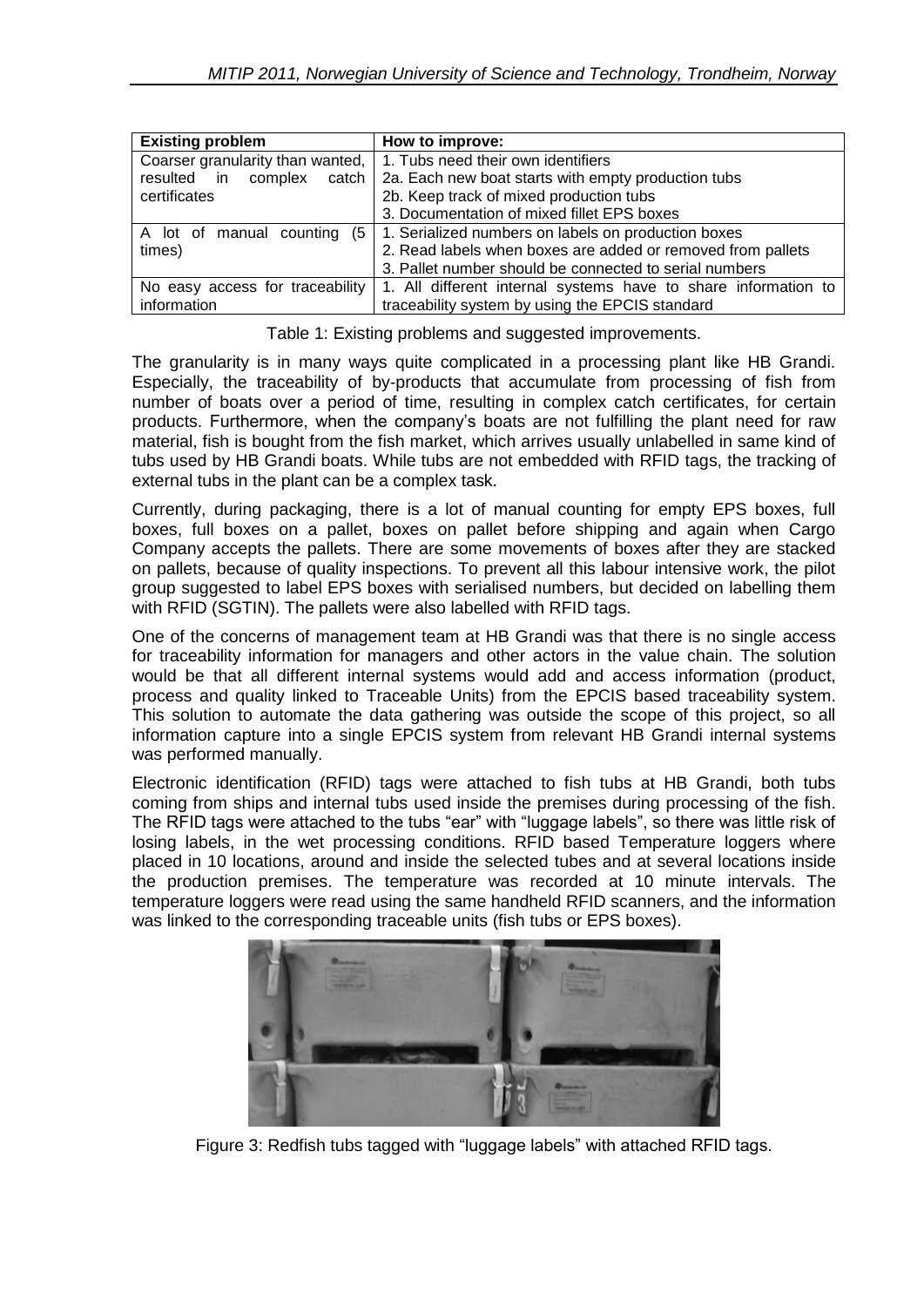HB Grandi wetfish trawlers label each tub with coloured slip which reveals what day of the fishing trip this tub is from. The label number 3 in Figure 3 is equivalent to the catch from day three of the fishing trip. Previously programmed hand scanners from Nordic (ID PL3000) where used to read RFID tags, supplied by CONFIDEX and the data was uploaded wirelessly with Wi-Fi connection, were web based EPCIS system from TraceTracker received the data.

The EPC is a universal identifier for any physical object. It is used in information systems that need to track or otherwise refer to physical objects (EPC Tag Data Standard, 2007). There are nine GS1 Identification Keys that support the identification of items, services, locations, logistic units, returnable containers, etc. and the relevant keys in this pilot are listed in table 2. In this standard, GLN stands as the name implies for "Global Location Number", the GLN is the GS1 identification key for locations. The 13 digits GLN number can be used to identify physical locations and legal entities where is a need to retrieve pre-defined information to improve the efficiency of communication with the supply-chain. In this pilot, the vessel was assigned the GLN 5699000023093, while HB Grandi processing facilities were assigned GLN 5699000023024.

The GRAI (Global Returnable Asset Identifier) is used to assign a unique identity to a specific returnable asset, such as a reusable shipping container or a pallet skid, in this pilot the GRAI tags were used for fish tubs. The SGTIN (Serialized Global Trade Item Number) is used to assign a unique identity to an instance of a trade item, such as a specific instance of a product or stock-keeping unit. In this pilot SGTIN tags were used for EPS boxes and pallets, but also for internal processing tubs.

| <b>EPC</b><br><b>Scheme</b> | <b>General syntax:</b>                                        | In pilot                                                         | <b>Units tagged</b><br>in pilot.                   |
|-----------------------------|---------------------------------------------------------------|------------------------------------------------------------------|----------------------------------------------------|
| GLN                         | urn:epc:id:sqln:CompanyPrefix.<br>LocationReference           | urn:epc:id:sqln:5699000<br>023.093                               | Boat, plant.                                       |
| GRAI                        | urn:epc:id:grai:CompanyPrefix.<br>AssetType.SerialNumber      | urn:epc:id:grai:5699000<br>023.77.1<br>(and<br>to<br>up<br>100)  | Fish tubs                                          |
| SGTIN                       | urn:epc:id:sgtin:CompanyPrefix<br>.ItemReference.SerialNumber | urn:epc:id:sqtin:569900<br>0023.333.1<br>and<br>up<br>to<br>500) | <b>EPS</b><br>boxes.<br>pallets,<br>internal tubs. |

Table 2. The EPC URI (Uniform Resource Identifier) used in the pilot test.

The EPC URI is the preferred way within an information system to denote a specific physical object. The EPC Tag URI is a URI string that denotes a specific EPC together with specific settings for the control information found in the EPC memory bank (EPC Tag Data Standard 2010).

An EPCIS repository enables diverse organization to share information about EPC-tagged products. The EPCIS repository (ER) used in the eTrace project was supplied by TraceTracker. The ER stores and manages standardized "event" data related to individual items; "what, why, when and where" of that item. When the tubs of fish were scanned and information uploaded from the RFID reader, the ER records the unique identification of the tub, its location and then other information such as relevant processing step and time. When the same tub was scanned multiple times at different steps in the process, or divided into smaller cases, production and transport history for the fish from the specific tub was created.

#### **Modelling of bizLocation and readPoint**

The activity in this pilot did not cover multiple companies, because HB Grandi runs both the fishing vessels and processing plant, therefore, to limit the complexity of the pilot everything was modelled in a single EPCIS system. When a corresponding solution would be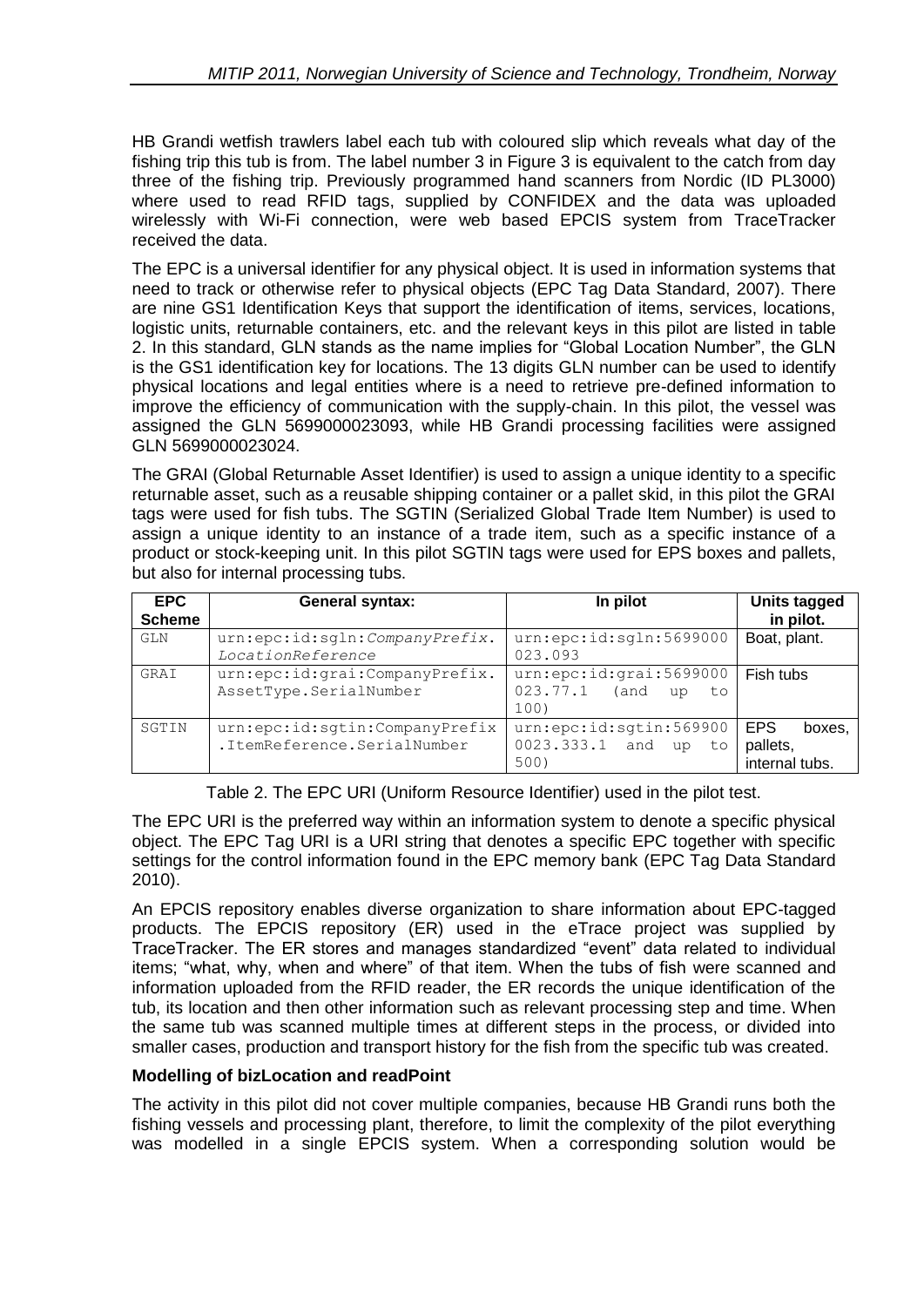implemented, each company should have their own EPCIS, to control the visibility of their own data and to perform product trace and track activities.

Key to the EPCIS concept is the modelling of business activity via so called bizLocation and readPoint, which refer to physical locations in the companies. As was introduced in Figure 1, the eTrace project has established its own concept for modelling the flow through a company (Sørensen et al, submitted for publication). Figure 4 shows the relationship between the traceability model and the underlying eTrace event model. As the figure indicates, the tubs were read when accepted into HB Grandi facilities [17], when they entered production (filleting) [9], when internal tubs where full and removed to storage [11], when tubs left storage for packaging [12], and EPS boxes [16] on a pallet [17].



Figure 4: The graphic shows the relationship between the traceability model for HB Grandi redfish catching and processing, and the underlying eTrace event model. Pointing circles refer to readPoint and pointing squares refer to bizLocation (Courtesy of TraceTracker).

In order to ensure traceability, it was crucial that transformations like splitting of catch, mixing vessel tubs into filleting, etc. refer to traceable entities that are created (eventTime) before the transformation takes place. Otherwise the expected relationships might not be created, as chronologic development is broken. Note that catch and vessel tubs can be populated with attributes at later stages when they are available from other system like vessel logbooks and other internal systems such as quality control, etc.

#### **RESULTS AND DISCUSSION**

The methodology using UML statechart, helped with modeling the HB Grandi production from the usual product traceability view towards the EPCIS event traceability view. Figure 5 shows one fishing day which resulted in 38 vessel tubs of iced redfish, modeled as one catch to simplify internal traceability. These tubs went into filleting where fillets were placed in 12 internal tubs containing slurry ice. In this pilot we followed 7 of those tubs into packaging were the fillets ended up in 329 EPS boxes of packed fish. These boxes were stacked on 5 pallets. Every item shown in this picture contains extensive information connected to an RFID tag.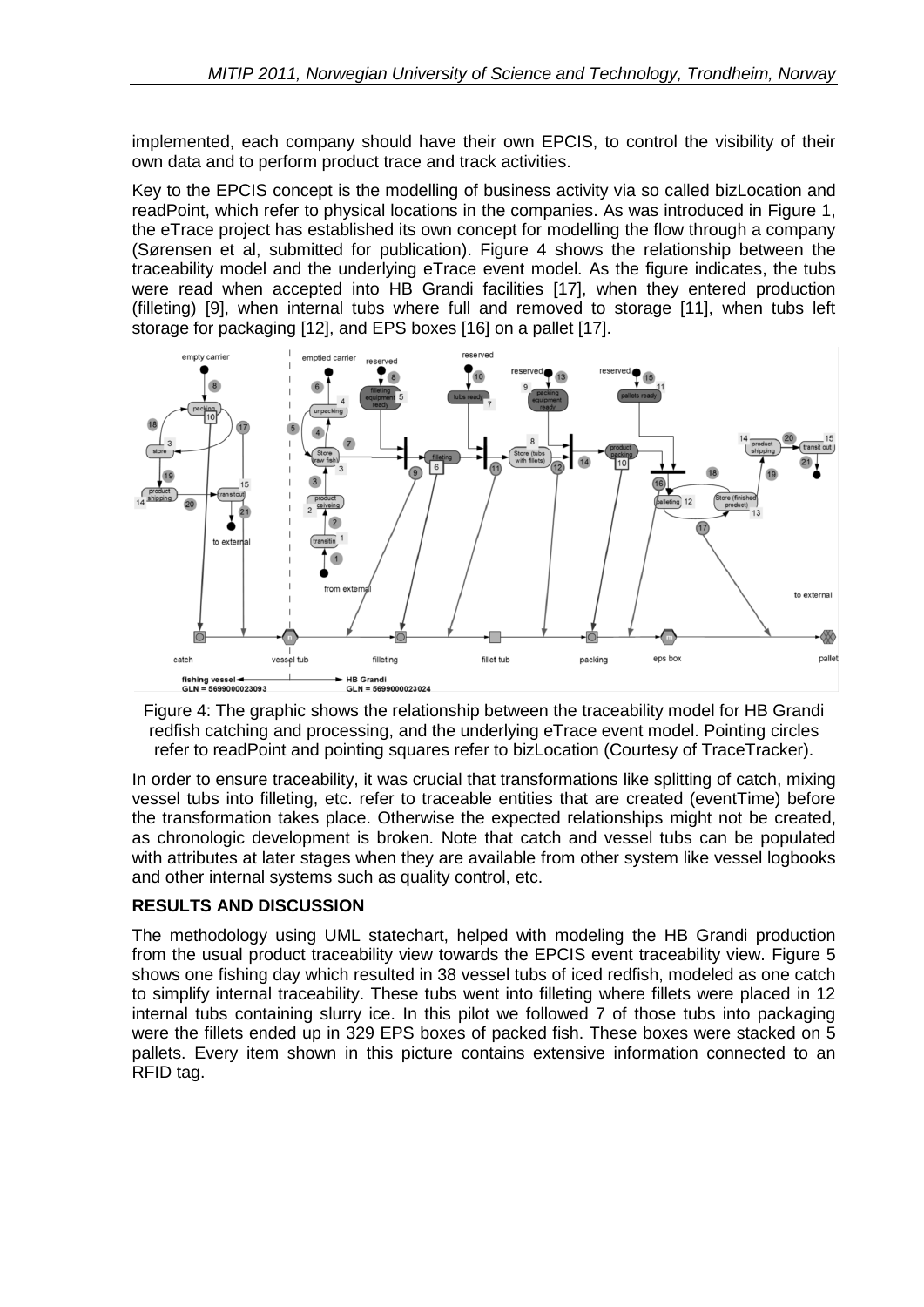

Figure 5: Diagram of redfish processing at HB Grandi from EPCIS repository (ER).

This system and the EPCIS standard made it possible to associate other relevant information, like temperature with the tagged item or event in the process itself. EPCIS standard specifies only a standard data sharing interface between applications that capture EPC-related data and those that need access to it. However, it does not specify how the service operations or databases themselves should be implemented (EPCIS Standard, 2007), moreover, how to present the captured data into common view: show history of the EPC tagged items through the value chain or how to utilise the information to show inventory status. TraceTracker respiratory was able to make standardized but in a way cryptic data accessible and user-friendly for managers, and other stakeholders in this chain by providing a simple diagrams where the software was able to connect events and thus identifiers together. It is necessity to have this linkage between events and identifiers to present the RFID history through the value chain in a figurative format.

It is valuable to have for example catch information in line with other event information and transformations, thus compiling much more information into a single view. This makes the repository user friendly and while the actual events will of course be preferred by other applications that need to make their own sense of captured data.

This RFID EPCIS traceability system enables finer granularity than is currently available in HB Grandi traceability system as presented in table 1. In current traceability systems in use in fishing sector, companies are usually able to trace products down to the ship and possible the fishing day, but the proposed system could trace products down to specific fishing haul, and therefore link haul information to specific products.

In the first stage of the pilot where 38 tubs were labelled with GRAI RFID, 4 tags did not work and were replaced. No such problems were detected with the SGTIN tags, which were used for internal tubs and all the EPS boxes. No tags lost its readability during the pilot, despite the cold and wet conditions.

Few problems came up with hardware. There were problems reading temperature sensors with Nordic hand scanners and sometimes the hand scanners had problems sending data wirelessly, due to software coding. This was not a big problem and could easily be solved by connecting scanners to computer to access the data manually. In this pilot, the hand scanners were used and therefore lot of manual work had to be done, like choosing right event before reading tags and to give the file right name to ensure chronological order in the process, and therefore secure traceability through the process.

Temperature was one of the safety and quality parameters chosen to be integrated into the EPCIS system and linked to the EPC tagged items or events. The temperature profiles were linked to the corresponding traceable units (fish tubs or EPS boxes) in the repository and information was stored and available to be exchanged. Being able to connect temperature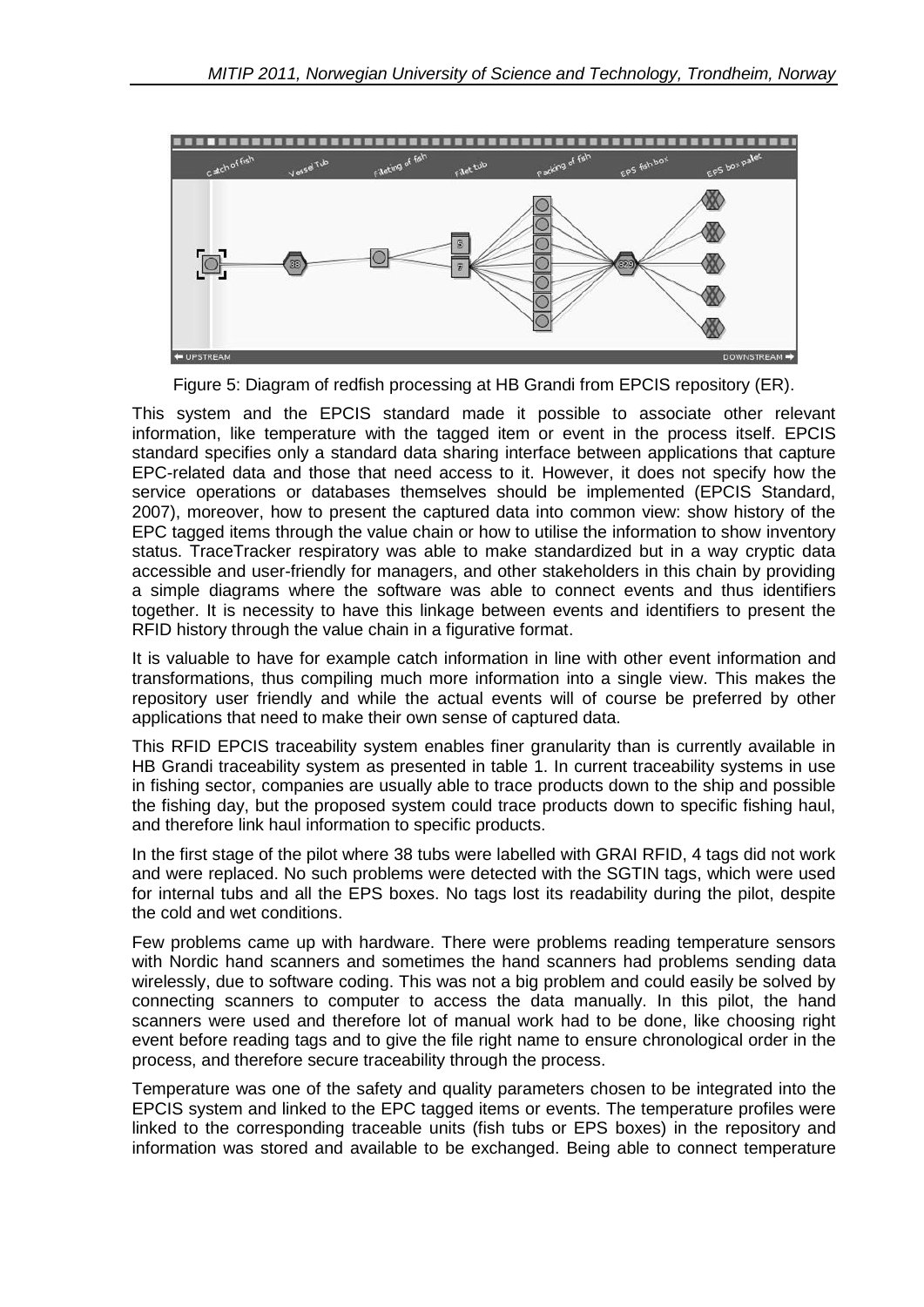log to traceable units or events on the production floor can be used to show compliance with a critical limit, for other stakeholders to access.

### **CONCLUSIONS AND FURTHER DEVELOPMENTS**

One of the main aims of this project is to develop and evaluate an electronic traceability system based on a general EPCIS infrastructure in production, processing and transportation of food, to exploit the standard as the basic traceability infrastructure for foods and to enable automatic data capture of information related to the tagged items, from different sources.

In general, EPCIS-based traceability systems performed well in this pilot and opens up new possibilities for improved internal traceability presentation to other stakeholders in the value chain. The installation of automatic reading stations in processing plants instead of hand scanners like the ones used in this pilot may provide a faster and more efficient way of information capture and exchange, and reduce manpower needed. HB Grandi saw potential in this system. With increased information flow through the value chain and a gateway for customers to access products information, like traceability information, opportunities for better processing control of products and even greater efficiency opens; this system also makes way for increased automation in the processing of fish.

Integration of an EPCIS infrastructure with relevant systems in use provides a way to integrate otherwise disconnected information into a common view. But as things stand today, there are usually many systems used in the value chain of fish, with limited integration. The concept is that actors control the visibility of their standardised data in their EPCIS system.

It is clear that the requirements for traceability of food products are always increasing. The use of RFID and automatic information gathering seems to be a good method to ensure traceability. Presumably the Icelandic fishing companies and processors will take a drastic step towards finer granular traceability systems, when fishing tubs will include electronic permanent RFID. Today, most of the fishing tubs used by Icelandic fishing companies are rented and the owners are looking for a solution regarding RFID inclusion, in order to enhance traceability of tubs. Subsequent developments will be installation of automatic reading stations for RFID tags.

Integration of information from different sources can provide more reliable and relevant information to actors and consumers. A good traceability system also provides opportunities to inform consumers further about the product, i.e. by demonstrating its carbon footprint or food miles, as well as being able to show such factors as how the product was made and that it was caught from a sustainable fish stock. The Swedish pilot in this project resulted in increased fish sales of cod from the Baltic Sea, due to increased information available to the final consumer (Thakur et al, 2011). Other factors may also be important to consumers, such as whether the product is healthy, whether its contents are known to cause allergic reactions, is packaging renewable, and whether the product is safe and legal. By being able to answer these questions, the consumer confidence in the product can be increased. Increased regulatory requirements, suitable standards in connection with traceability systems, better informed consumers and rapid development of mobile phones is making fast improvements in product traceability and relevant information presentation.